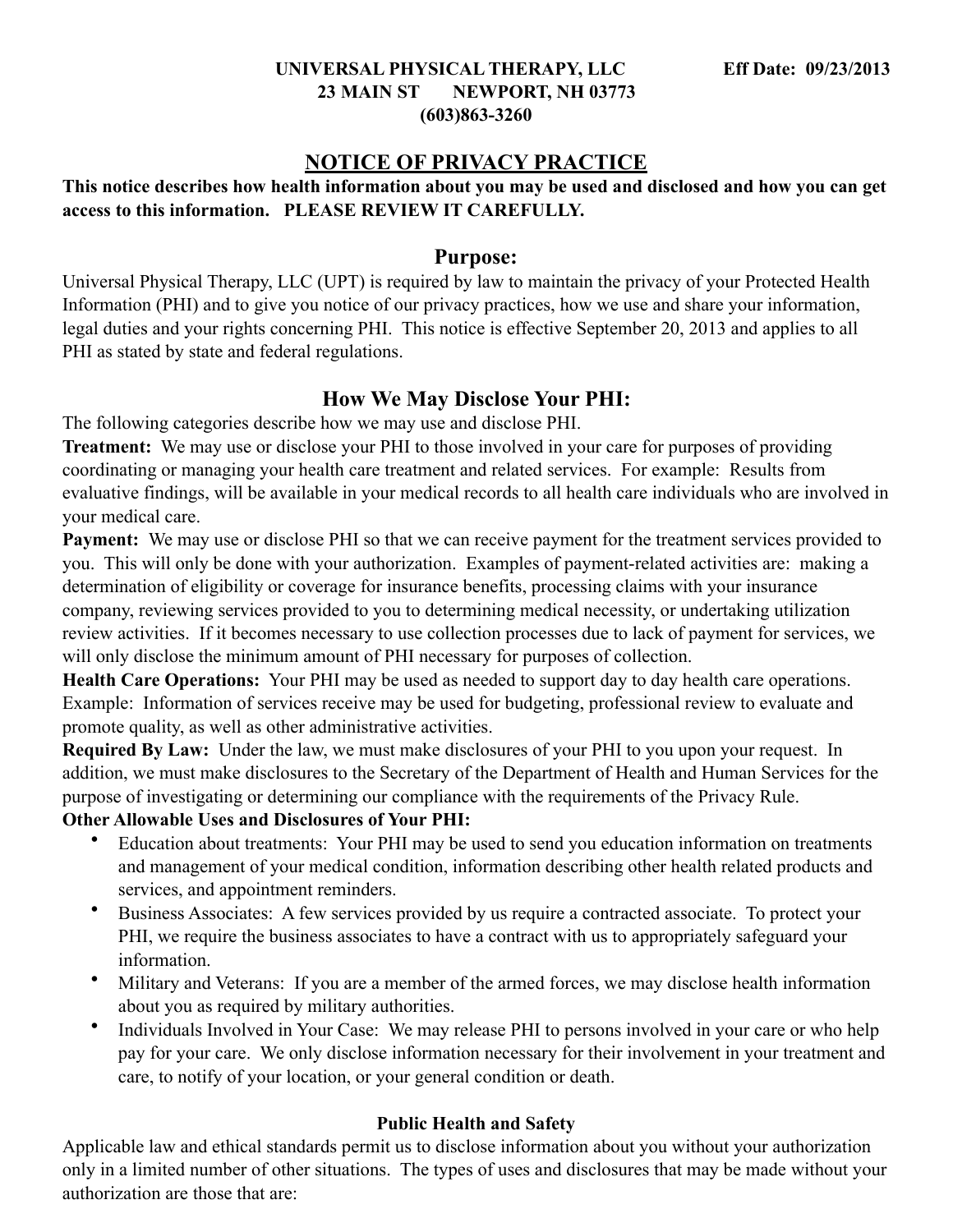- Required by law, such as the mandatory reporting of child abuse or neglect or mandatory government agency audits or investigations (such as the social work licensing board of health department)
- **Required by Court Order**
- Necessary to prevent or lessen a serious and imminent threat to the health or safety of a person or the public. If information is disclosed to prevent or lessen a serious threat, it will be disclosed to a person or persons reasonably able to prevent or lessen the threat, including the target of the threat.
- Health Oversight Activities: We may disclose PHI to a health oversight agency for activities authorized by law. These may include audits, investigations, inspections and licensure. These activities are necessary for the government to monitor the health care system, government programs and compliance with civil rights laws.
- Other uses and disclosures of PHI not covered above in this notice or by law that apply to us will be made only with your written authorization. If you provide us authorization to use or disclose your PHI, you may revoke that authorization, in writing, at any time. We are unable to take back any disclosures we have already made with your authorization, and that we are required to retain for our records.

# **Your Rights Regarding Your PHI**

Although your health record is the property of this facility, the information belongs to you. You have the following rights regarding your health record.

- Right to Request Confidential Communications: You have the right to request that we communicate with you about medical matters in a confidential manner or at a specific location.
- Right to Request Restrictions: You have the right to request a restriction in our use or disclosure of your PHI for treatment, payment, or health care operations. Additionally, you have the right to request that we restrict our disclosure of your PHI to only certain individuals involved in your care or the payment for your care, such as family members and friends. **We are not required to agree to your request.**
- Right to Inspect and Receive a Copy of your PHI: You have the right to inspect and obtain a copy of the PHI. You must make the request in person or in writing to the Office Manager, in order to inspect and/or obtain a copy of your PHI. We may deny your request to inspect and/or copy in certain limited circumstances: however, we must provide a reason for our denial. There may be a fee for the cost of copying, mailing or other supplies necessary.
- Right to an Accounting of Disclosures: You have the right to request an "accounting of disclosures." An accounting of disclosures is a list of certain **non-routine disclosures** the Practice has made of your PHI for non-treatment or operations purposes. All requests for an accounting of disclosures must state a time period, which may not be longer than 6 years from the date of disclosure and may not include dates before April 14, 2003. The request should indicate in what form you want the list (paper or electronic).
- Right to Amend: You may ask us to amend your health information if you believe it is incorrect or incomplete. To request an amendment, your request must be made in writing and submitted to the Practice Manager. You must provide us with a reason that supports your request for amendment. We will deny your request if you fail to submit your request (and the reason supporting your request) in writing. Also, we may deny your request if you ask us to amend information that is in our opinion: (a) accurate and complete; (b) not part of the PHI kept by or for the Practice: (c) not part of the PHI which you would be permitted to inspect and copy; or (d) not created by the Practice.
- Right to a Paper Copy of This Notice: You have the right to receive a paper copy of this Notice upon request.
- Right to File a Complaint: If you believe your privacy right s have been violated, you may file a complaint in writing with our Privacy Officer, Sandra Cherry, or with the Secretary of the Department